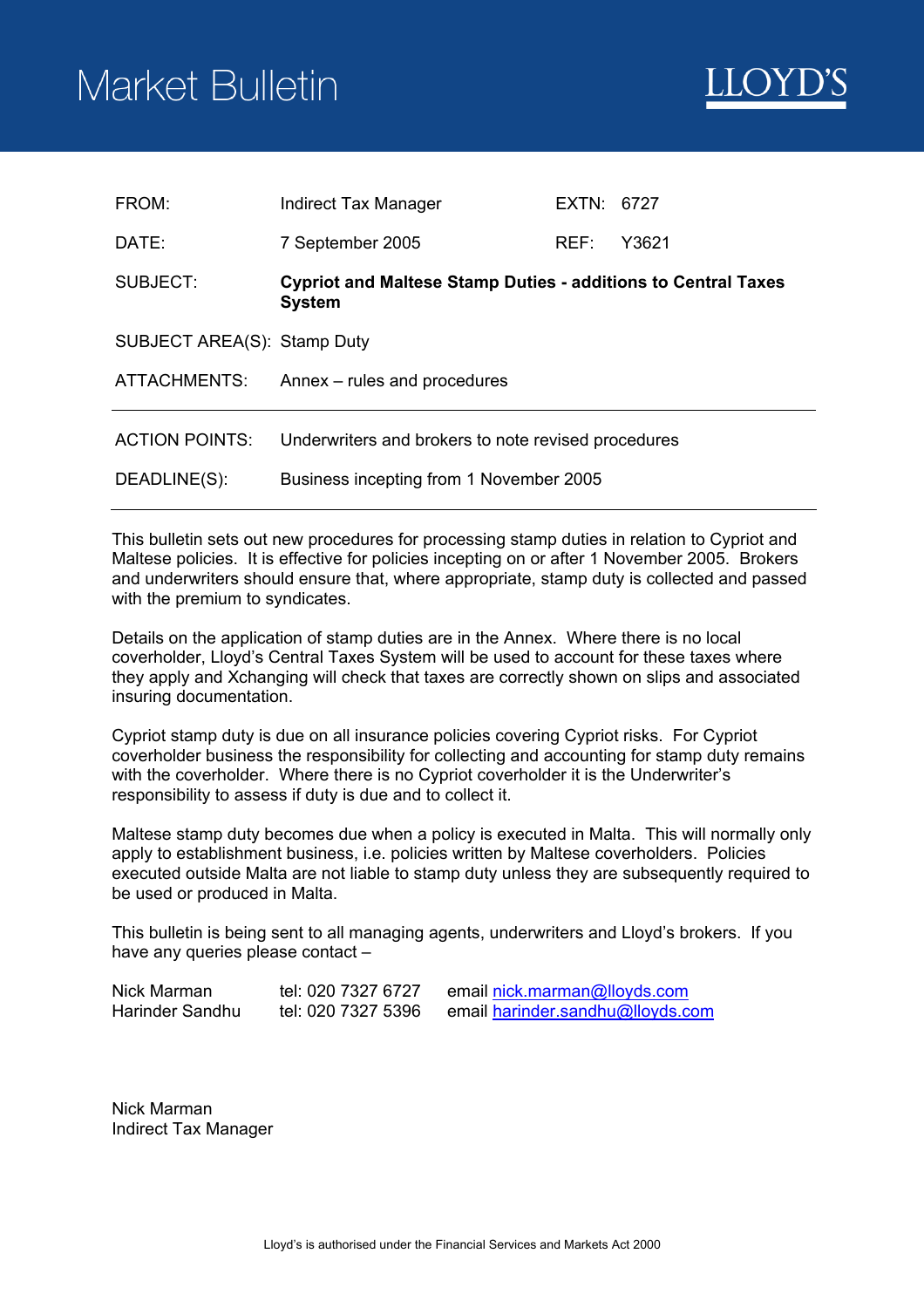## **Annex**

# **Cyprus - Duty on Insurance Documents (Stamp Duty)**

#### **1. When is Cypriot stamp duty due?**

- 1.1 Stamp duty is due on all insurance policies covering Cypriot risks. If the risk is located in Cyprus the Coverholder or Underwriter, as appropriate, must decide what rate of duty is applicable, see the table below for rates. In the context of this Annex, the words "Cyprus" and "Cypriot" do not refer to that part of the Island of Cyprus which is under Turkish control.
- 1.2 Cyprus became a member of the EU on 1 May 2004 and for tax purposes a risk is located in a EU member state if the insurance:

(i) relates to buildings and/or their contents and the property is located in the member state;

(ii) relates to a vehicle which is registered in the member state. For these purposes vehicle includes ships and aircraft;

(iii) covers holiday or travel risks of up to four months duration and the policy is taken out in the member state; or

(iv) if (i) to (iii) do not apply, if it covers a policy holder who is either:

- (a) an individual who is habitually resident in the member state; or
- (b) a business and its business establishment, to which the policy relates, is in the member state.
- 1.3 If a Cypriot business establishment is covered in a global (or multinational) policy, stamp duty will be due on the policy.

## **2. Who is responsible for collection and payment of stamp duty?**

- 2.1 In relation to Cypriot coverholder business the responsibility for collecting and accounting for stamp duty remains with the coverholder.
- 2.2 In the case of all other business it is the Underwriter's responsibility to assess if duty is due. Stamp duty should be collected by the broker and paid to the underwriter via the Central Taxes System. Stamp duty due should be shown in the "risk details" section of the LMP slip as "taxes payable by insured". Lloyd's Taxation Department will then manage the process of collating returns and making payments of duty.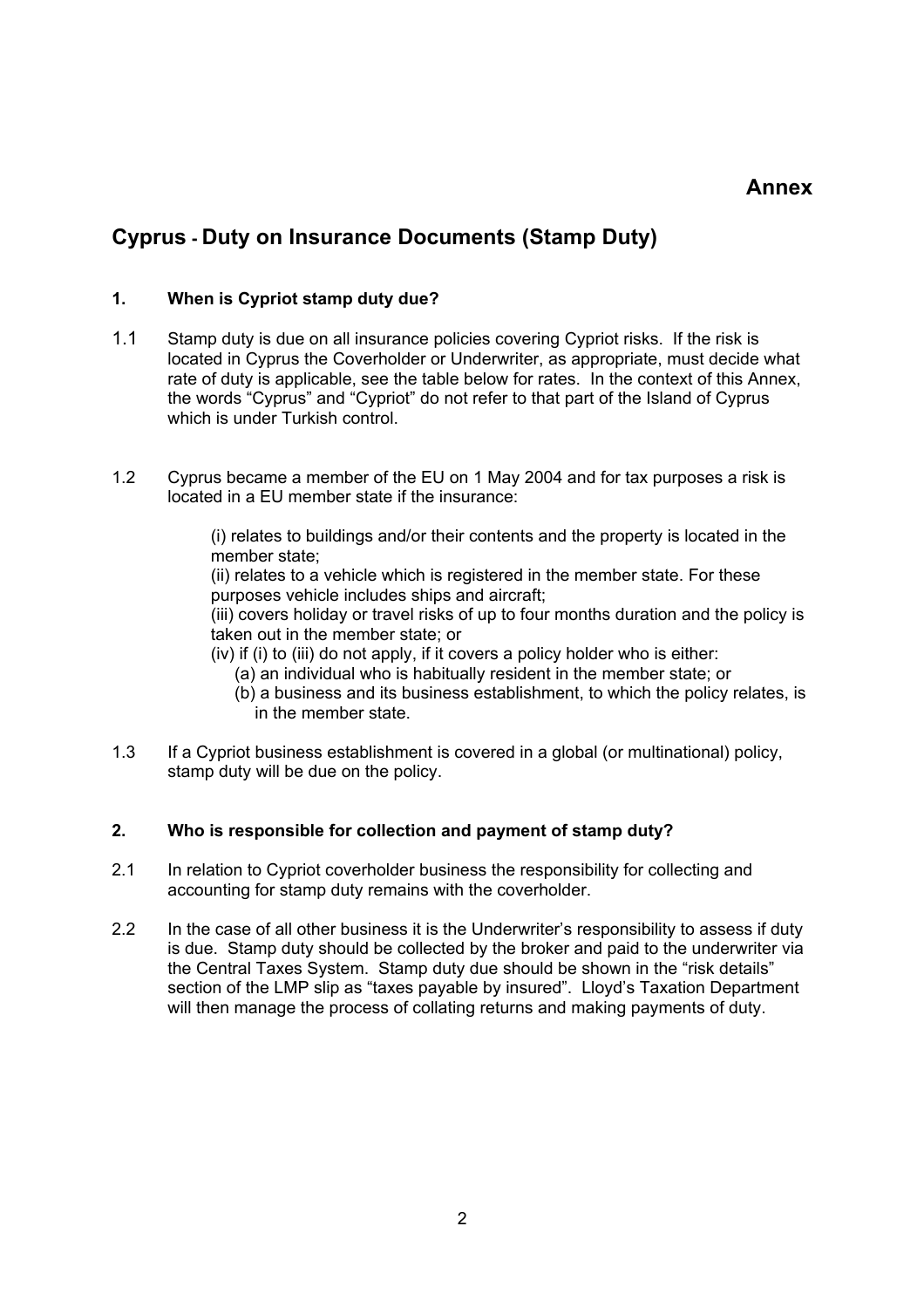| <b>Exemptions from</b><br><b>Stamp duty:</b>                | None                                                                                                                                                                                                                                                                                                |        |  |
|-------------------------------------------------------------|-----------------------------------------------------------------------------------------------------------------------------------------------------------------------------------------------------------------------------------------------------------------------------------------------------|--------|--|
| <b>Current rates of</b><br>duty:                            | Fire (sum insured under C£1000)                                                                                                                                                                                                                                                                     | C£0.50 |  |
|                                                             | Fire (sum insured C£1000 or more)                                                                                                                                                                                                                                                                   | C£1.00 |  |
|                                                             | Marine (premium under C£200)                                                                                                                                                                                                                                                                        | C£0.50 |  |
|                                                             | Marine (premium C£200 or more)                                                                                                                                                                                                                                                                      | C£1.00 |  |
|                                                             | Workmens' compensation (Employer's liability)                                                                                                                                                                                                                                                       | C£1.00 |  |
|                                                             | Motor vehicles third party insurance                                                                                                                                                                                                                                                                | C£1.00 |  |
|                                                             | All other classes including reinsurance                                                                                                                                                                                                                                                             | C£1.00 |  |
| Tax charged to: (i.e.<br>who bears the cost<br>of the duty) | The insured, stamp duty is an addition to gross premium.                                                                                                                                                                                                                                            |        |  |
| <b>Method of</b><br>calculation:                            | Stamp duty is applicable to each policy document                                                                                                                                                                                                                                                    |        |  |
| Who is responsible<br>for collection and<br>payment:        | <b>Business through a Cypriot coverholder:</b><br>Where business is placed through a Cypriot coverholder, the<br>coverholder is responsible for collecting stamp duty and paying it<br>over to the Cypriot Tax Authorities.                                                                         |        |  |
|                                                             | For all other types of business, ie:<br>-direct business (where there is no local broker)<br>-open market business (where there is a Cypriot broker)<br>-coverholder business (where there is no Cypriot coverholder, even if<br>there is a Cypriot broker)                                         |        |  |
|                                                             | Stamp duty is collected from the insured and paid to the authorities<br>by the underwriter. This process is administered by Lloyd's Taxation<br>Department through the Central Taxes System (CTS). Lloyd's<br>brokers should ensure that stamp duty is settled with the premium to<br>underwriters. |        |  |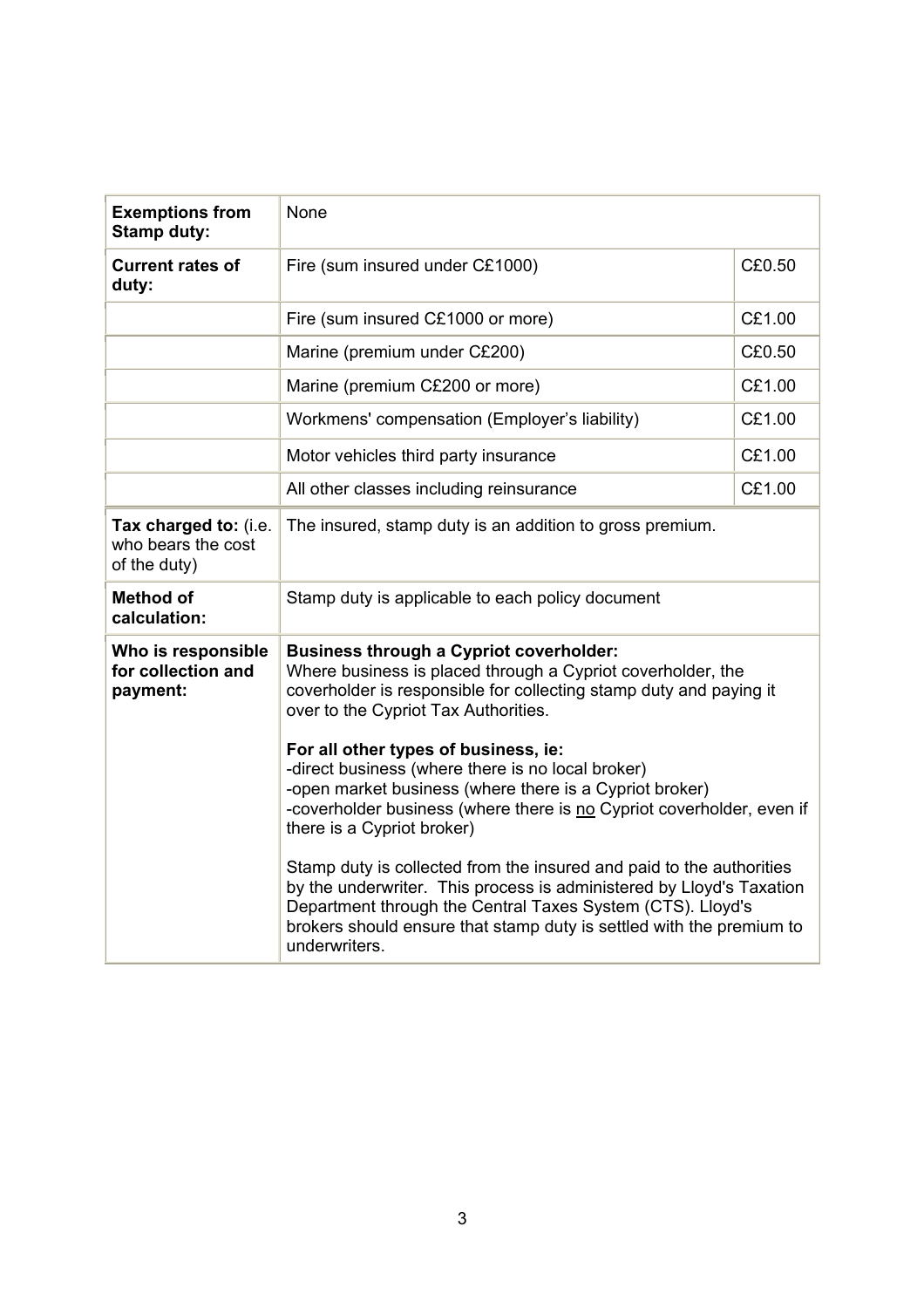# **Malta - Government Duty on Insurance Documents (Stamp Duty)**

## **1. When is Maltese stamp duty due?**

- 1.1 Insurance policies covering risks located in Malta are subject to Government Duty (stamp duty) under the Duty on Documents and Transfers Act 1993. However, there are a number of exemptions from stamp duty, which are set out in the table below.
- 1.2 Malta became a member of the EU on 1 May 2004 and for tax purposes a risk is located in a EU member state if the insurance:

(i) relates to buildings and/or their contents and the property is located in the member state;

(ii) relates to a vehicle which is registered in the member state. For these purposes vehicle includes ships and aircraft;

(iii) covers holiday or travel risks of up to four months duration and the policy is taken out in the member state; or

- (iv) if (i) to (iii) do not apply, if it covers a policy holder who is either:
	- (a) an individual who is habitually resident in the member state; or
	- (b) a business and its business establishment, to which the policy relates, is in the member state.
- 1.3 Stamp duty becomes due when a policy is executed in Malta. In relation to Lloyd's business this will normally only apply to establishment business, i.e. policies written by Maltese coverholders.
- 1.4 Policies executed outside Malta are not liable to stamp duty unless they are subsequently required to be used or produced in Malta, e.g. as evidence in a Maltese court. Therefore, policies written under the freedom of services provisions are not subject to Maltese stamp duty as they are executed in London, unless they are subsequently required in Malta.
- 1.5 If a Maltese business establishment is covered in a global (or multinational) policy, stamp duty will not be due on the policy unless the policy is executed or required to be used in Malta.

#### **2. Who is responsible for collection and payment of stamp duty?**

- 2.1 Where business is placed through a Maltese coverholder, it is the coverholder who is responsible for collecting stamp duty and paying it over to the Maltese Tax Authorities.
- 2.2 In relation to business where there is no Maltese coverholder involved the policy will normally not be subject to stamp duty. However, if the policy is required to be produced in Malta at a later date stamp duty will become due. In the event that this occurs the broker should contact Lloyd's Taxation Department.